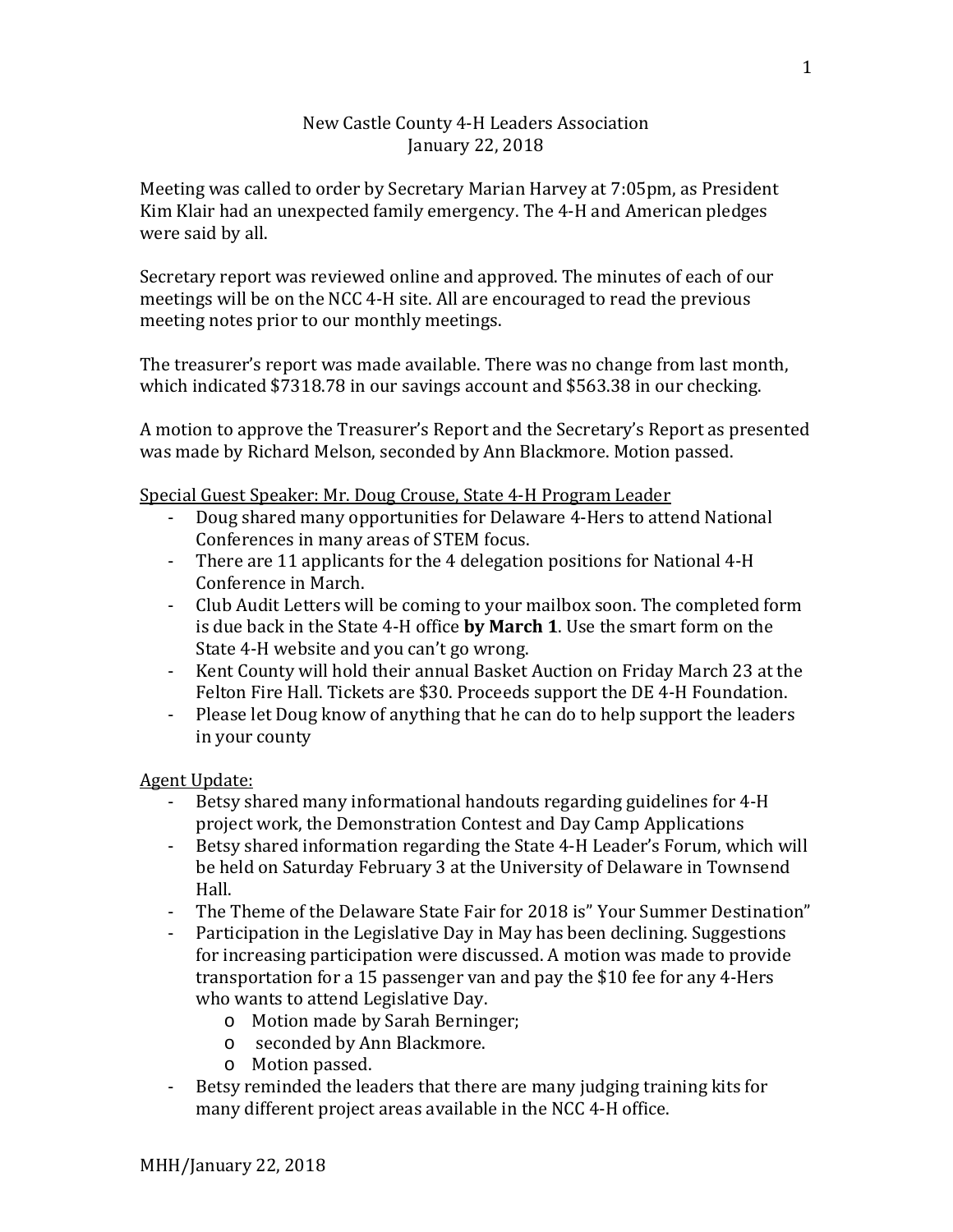Old Business:

- 1. National 4-H Congress trip went well. Samantha Murray and Matthew Johnston were the NCC 4-Hers who attended along with Marian Harvey as the volunteer adult chaperone.
- 2. Ten 4-Hers participated in the Gingerbread House building on December 10. The Jr. Leader support for this event was also well received.
- 3. The State 4-H Skating Party was held on Dec. 29th and although the check-in procedure was cumbersome, a great time was had by all.
- 4. There were nine 4-Hers who participated in the Public Speaking Contest. This contest may be moved to February next year. Leaders are asked to strongly encourage their 4-Hers to participate in this event as the skill of public speaking is cornerstone to building leadership skills.
- 5. The Agri-Science Summit was held on January 12-15. A debriefing of the summit will be forthcoming.
- 6. The 4-H Exchange Group held a fundraiser at Friendly's in Newark on January 16. It was well attended.
- 7. Favorite Foods contest was held on January 20. We had 37 participants. Seven adults participated in the adult category. Judging contests offered there were also well received.

New Business:

- 8. Camp Scholarship applications are due by February 2 to the NCC 4-H office. The scholarship applications can be found on the NCC website.
- 9. The State 4-H Leader's Forum will be held on Saturday February 3 at the University of Delaware in Townsend Hall.
- 10. February 3 is also when JoAnn Fabrics is having a service project to support the community. Clubs are asked to help out by participating/supporting from 11am-2pm. JoAnn Fabrics is building a partnership with 4-H much like the paper clover program that Tractor Supply offers. A sheet with all the information was given to each leader.
- 11. February 3 is also when the NCC 4-H Exchange Group will end an online fundraiser with Tastefully Simple. They will also have a fundraiser at Grottos in Middletown, DE on February 8. Coupons must be presented and not reproduced.
- 12. February 5 is the deadline for the upcoming Winter Workshops. A sheet of information regarding the many workshops offered was provided to each leader and can be found in the NCC newsletter/blog:
	- a. February 10 Up For the Challenge and Snowman
	- b. February 17 Top Chef and Entomology
	- c. February 24 Cases for Smiles and Build Your Own Terrarium
- 13. February 16-19 there will be seven 4-Hers and two adults attending the Healthy Living Summit at the National 4-H Conference Center.